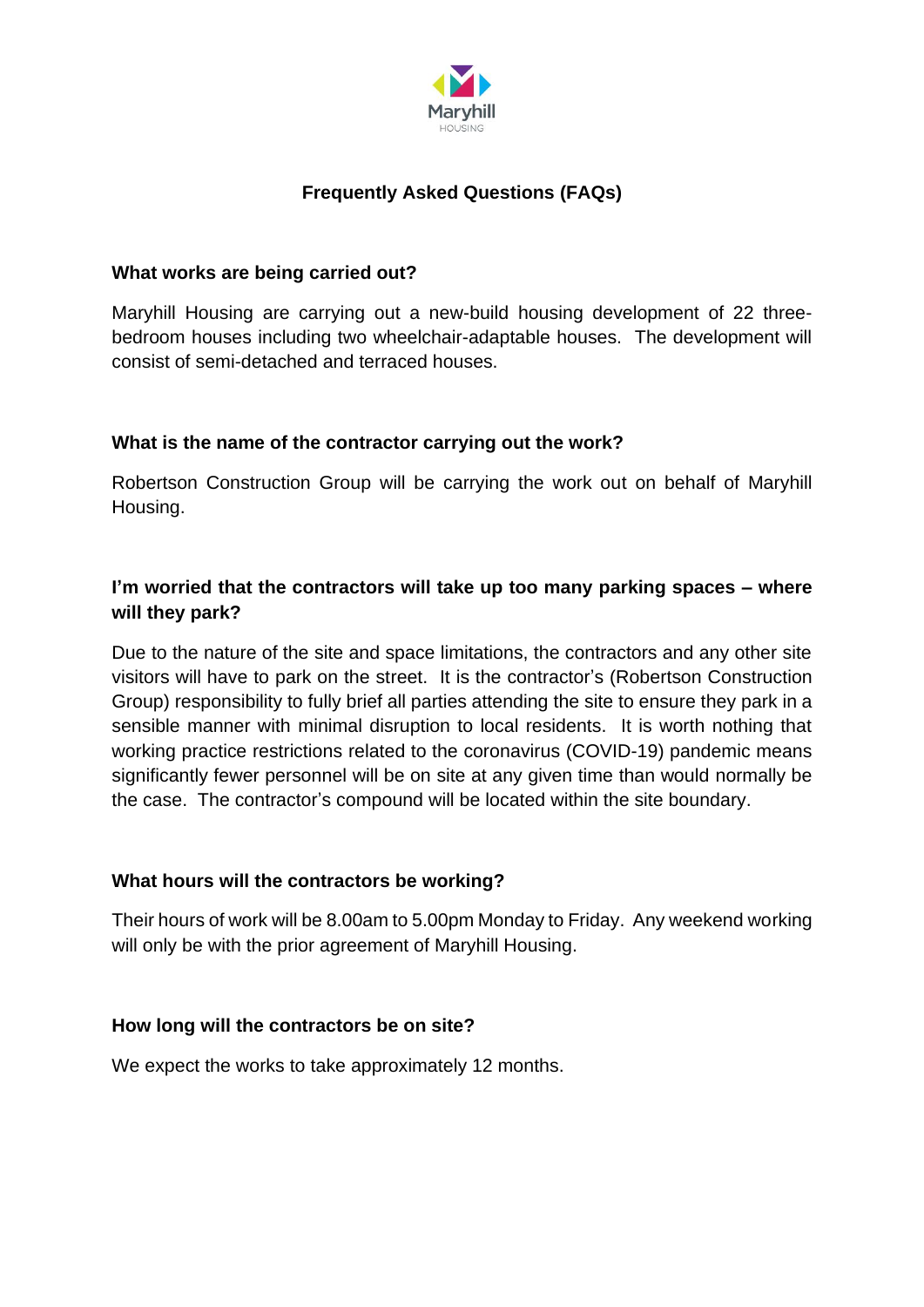

### **Will this affect me in my property?**

Disruption will be kept to a minimum and the contractors will not be working outside of the hours stated above. There will be some noise during working hours however, where possible, the contractor will try to keep this to a minimum.

#### **How should I report any concerns I have about the works being carried out?**

Please contact the site manager in the first instance if you have any concerns. The site manager is Stuart Andrews and his telephone number is **07425 111 331**. If you are unhappy with the contractor's handling of your concern, please contact Maryhill Housing on **0141 946 2466** and speak to a member of our Customer Contact Team.

### **Will COVID-19 safety measures be in place?**

Yes. The contractors' COVID-19 control measures are certified by third party accreditation scheme CHAS (Contractors Health & Safety Assessment Scheme) which is the largest Health & Safety Assessment Scheme in the UK. CHAS helps clients to ensure compliance across the different areas of risk management and mitigation. These measures include the recommended social distancing guidelines, use of appropriate PPE, sanitiser stations, staggered break times, enhanced cleaning regimes and controlled access and egress of site personnel and visitors.

# **What impact will this work have on the local wildlife considering that trees are being cut down?**

Maryhill Housing undertook a number of surveys of the site to assist with our sensitively managing the environmental impact of our proposals. Firstly, we carried out a Tree Survey. It found that damage associated with the demolition of the former care home and clearance of the site, together with the lack of any historic tree management, meant that the existing trees were unremarkable. This led to a recommendation that all the trees should be felled before construction begins. We also undertook a Habitat Survey and updated this when the development was subject to delay, to ensure the ecology of the site hadn't changed. All of the habitats recorded within the site were found to be commonplace with limited ecological value. Specifically, all trees within the site were considered to have negligible bat roost suitability and, again, were recommended for removal. As part of our development plans, a Landscape Architect has assisted us to look at the environmental potential of the site and devised proposals which include for replacement tree planting. Our plans are designed to increase the biodiversity of the site through the design of a soft